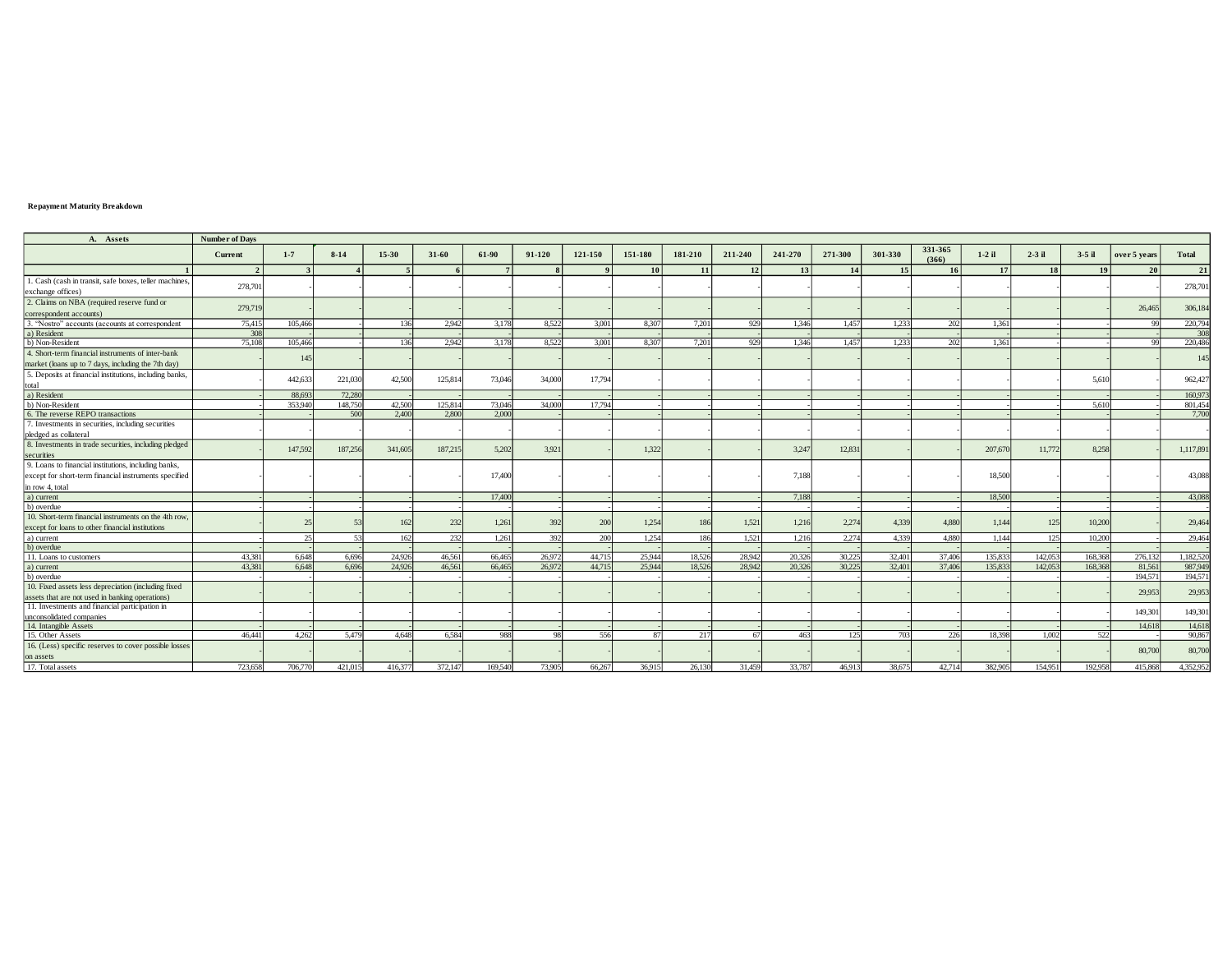## Repayment Maturity Breakdown (continued)

| <b>B.</b> Liabilities and Equity                                                         | <b>Number of Days</b> |                         |         |                |                |                |                |                |                |                |         |         |            |                 |                  |                  |          |                  |               |           |
|------------------------------------------------------------------------------------------|-----------------------|-------------------------|---------|----------------|----------------|----------------|----------------|----------------|----------------|----------------|---------|---------|------------|-----------------|------------------|------------------|----------|------------------|---------------|-----------|
|                                                                                          | Current               | $1 - 7$                 | $8-14$  | $15 - 30$      | $31-60$        | 61-90          | 91-120         | 121-150        | 151-180        | 181-210        | 211-240 | 241-270 | 271-300    | 301-330         | 331-365<br>(366) | $1-2$ il         | $2-3$ il | $3-5$ il         | 5 ildən artıq | Cəmi      |
|                                                                                          | $\overline{2}$        | $\overline{\mathbf{3}}$ |         | $\overline{5}$ | 6              | 7 <sup>1</sup> | $\mathbf{R}$   | $\mathbf{o}$   | <b>10</b>      | 11             | 12      | 13      | 14         | 15 <sup>1</sup> | 16               | 17               | 18       | 19               | 20            | 21        |
| 1. Deposits of clients, except for deposits of banks<br>and other financial institutions | 2.426.321             | 10.290                  | 490     | 155.569        | 45,142         | 314,576        | 73,971         | 9,087          | 42.253         | 15,689         | 4.910   | 24,986  | 56.551     | 13.212          | 7.565            | 92.559           | 146,633  | 68,432           |               | 3,508,235 |
| a) deposits of individuals                                                               | 914,683               |                         |         |                |                |                |                |                |                |                |         |         |            |                 |                  |                  |          |                  |               | 914,683   |
| b) demand deposits of legal entities (the current                                        |                       |                         |         |                |                |                |                |                |                |                |         |         |            |                 |                  |                  |          |                  |               |           |
| (including current accounts of non-bank financial                                        | 1,511,638             |                         |         |                |                |                |                |                |                |                |         |         |            |                 |                  |                  |          |                  |               | 1,511,638 |
| institutions), and including check accounts)                                             |                       |                         |         |                |                |                |                |                |                |                |         |         |            |                 |                  |                  |          |                  |               |           |
| c) deposits of individuals with unexpired payback                                        |                       |                         |         |                |                |                |                |                |                |                |         |         |            |                 |                  |                  |          |                  |               |           |
| term                                                                                     |                       | 1,290                   | 490     | 1,569          | 4,417          | 3,494          | 6,821          | 7,575          | 5,853          | 2,544          | 4.910   | 4.546   | 8,817      | 12,212          | 5,273            | 83,059           | 84,563   | 32,990           |               | 270,424   |
| d) deposits of legal entities with unexpired payback                                     |                       |                         |         |                |                |                |                |                |                |                |         |         |            |                 |                  |                  |          |                  |               |           |
| term                                                                                     |                       | 9,000                   |         | 154,000        | 40,725         | 311,082        | 67.150         | 1,511          | 36,400         | 13,145         |         | 20,440  | 47,734     | 1,000           | 2.292            | 9.500            | 62,070   | 35,442           |               | 811,491   |
|                                                                                          |                       |                         |         |                |                |                |                |                |                |                |         |         |            |                 |                  |                  |          |                  |               |           |
| e) term deposits of individuals with expired payback                                     |                       |                         |         |                |                |                |                |                |                |                |         |         |            |                 |                  |                  |          |                  |               |           |
| f) term deposits of legal entities with expired                                          |                       |                         |         |                |                |                |                |                |                |                |         |         |            |                 |                  |                  |          |                  |               |           |
| payback                                                                                  |                       |                         |         |                |                |                |                |                |                |                |         |         |            |                 |                  |                  |          |                  |               |           |
| 2. Loans of the NBA                                                                      |                       |                         |         |                |                |                |                |                |                |                |         |         |            |                 |                  |                  |          |                  |               |           |
| 3. "Loro" accounts (correspondent accounts of                                            | 16.643                |                         |         |                |                |                |                |                |                |                |         |         |            |                 |                  |                  |          |                  |               | 16,643    |
| a) Resident                                                                              | 16,430                |                         |         |                |                |                |                |                |                |                |         |         |            |                 |                  |                  |          |                  |               | 16,430    |
| b) Non-Resident<br>4. REPO operations                                                    | 212                   |                         |         |                |                |                |                |                |                |                |         |         |            |                 |                  |                  |          |                  |               | 212       |
|                                                                                          |                       |                         |         |                |                |                |                |                |                |                |         |         |            |                 |                  |                  |          |                  |               |           |
| 5. Short-term financial instruments of inter-bank                                        |                       |                         |         |                |                |                |                |                |                |                |         |         |            |                 |                  |                  |          |                  |               |           |
| market (loans up to 7 days, including the 7th day)                                       |                       |                         |         |                |                |                |                |                |                |                |         |         |            |                 |                  |                  |          |                  |               |           |
| 6. Deposits of banks and financial institutions                                          |                       | 19,799                  |         | 1,000<br>1,000 | 1,290<br>1.290 |                | 1.691<br>1.691 | 8,766<br>8.766 | 1,470<br>1.470 | 3,250<br>3,250 | 1,421   | 7,501   | 100<br>100 | 466<br>466      | 2,210            | 50,963<br>50.963 | 22,363   | 44,690<br>44,690 |               | 166,980   |
| a) Resident<br>b) Non-Resident                                                           |                       | 19,799                  |         |                |                |                |                |                |                |                | 1,421   | 7,501   |            |                 | 2,210            |                  | 22,363   |                  |               | 147,181   |
| 7. Loans borrowed from banks (for a period of                                            |                       |                         |         |                |                |                |                |                |                |                |         |         |            |                 |                  |                  |          |                  |               | 19,799    |
| more than 7 days)                                                                        |                       |                         |         |                |                |                |                |                |                |                |         |         |            |                 |                  |                  |          |                  |               |           |
| a) Resident                                                                              |                       |                         |         |                |                |                |                |                |                |                |         |         |            |                 |                  |                  |          |                  |               |           |
| b) Non-Resident                                                                          |                       |                         |         |                |                |                |                |                |                |                |         |         |            |                 |                  |                  |          |                  |               |           |
| 8. Loans borrowed from other financial institutions,                                     |                       |                         |         |                |                |                |                |                |                |                |         |         |            |                 |                  |                  |          |                  |               |           |
| including international organizations                                                    | 32                    | 177                     | 146     | 427            | 902            | 1.069          | 1.183          | 1.160          | 1.436          | 1.182          | 1.402   | 1.230   | 1.778      | 1.883           | 2.161            | 26,438           | 27,580   | 56,603           | 69,391        | 196,180   |
| 9. Loans and deposits of central and municipal                                           |                       |                         |         |                |                |                |                |                |                |                |         |         |            |                 |                  |                  |          |                  |               |           |
| government bodies                                                                        |                       |                         |         |                |                |                |                |                |                |                |         |         |            |                 |                  |                  |          |                  |               |           |
| 10. Municipal loans and placements                                                       |                       |                         |         |                |                |                |                |                |                |                |         |         |            |                 |                  |                  |          |                  |               |           |
| 11. Mortgage loans purchased by the bank for own                                         |                       |                         |         |                |                |                |                |                |                |                |         |         |            |                 |                  |                  |          |                  |               |           |
| resources                                                                                |                       |                         |         |                |                |                |                |                |                |                |         |         |            |                 |                  |                  |          |                  |               |           |
| 12. Payment term, including preference shares,                                           |                       |                         |         |                |                |                |                |                |                |                |         |         |            |                 |                  |                  |          |                  |               |           |
| subordinated debt issued by the bank and other debt                                      |                       |                         |         |                |                |                |                |                |                |                |         |         |            |                 |                  |                  |          |                  | 18,700        | 18,700    |
| obligations of this nature                                                               |                       |                         |         |                |                |                |                |                |                |                |         |         |            |                 |                  |                  |          |                  |               |           |
| 13. Other liabilities                                                                    | 21.255                | 73                      |         | 337            | 220            | 354            | 522            | 246            | 198            | 218            | 193     | 156     | 101        | 178             | 251              | 758              | 1.965    | 1.844            | 564           | 29,437    |
| 14. Equity                                                                               |                       |                         |         |                |                |                |                |                |                |                |         |         |            |                 |                  |                  |          |                  | 416,778       | 416,778   |
| 15. Total liabilities (liabilities plus capital)                                         | 2,464,250             | 30,339                  | 638     | 157,332        | 47.555         | 316,000        | 77,368         | 19.258         | 45.356         | 20.339         | 7.925   | 33,873  | 58.530     | 15,739          | 12,187           | 170.718          | 198.541  | 171.569          | 505,433       | 4.352.952 |
| 16. Net amount of financial assets (liabilities) for                                     |                       |                         |         |                |                |                |                |                |                |                |         |         |            |                 |                  |                  |          |                  |               |           |
| each period (row 17 in Table A less row 15 in Table<br>B)                                | (1,740,592)           | 676,431                 | 420,376 | 259,045        | 324,592        | (146, 460)     | (3,463)        | 47,009         | (8,442)        | 5,791          | 23,534  | (87)    | (11,617)   | 22.936          | 30,526           | 212,187          | (43,590) | 21,389           | (89,565)      |           |
|                                                                                          |                       |                         |         |                |                |                |                |                |                |                |         |         |            |                 |                  |                  |          |                  |               |           |